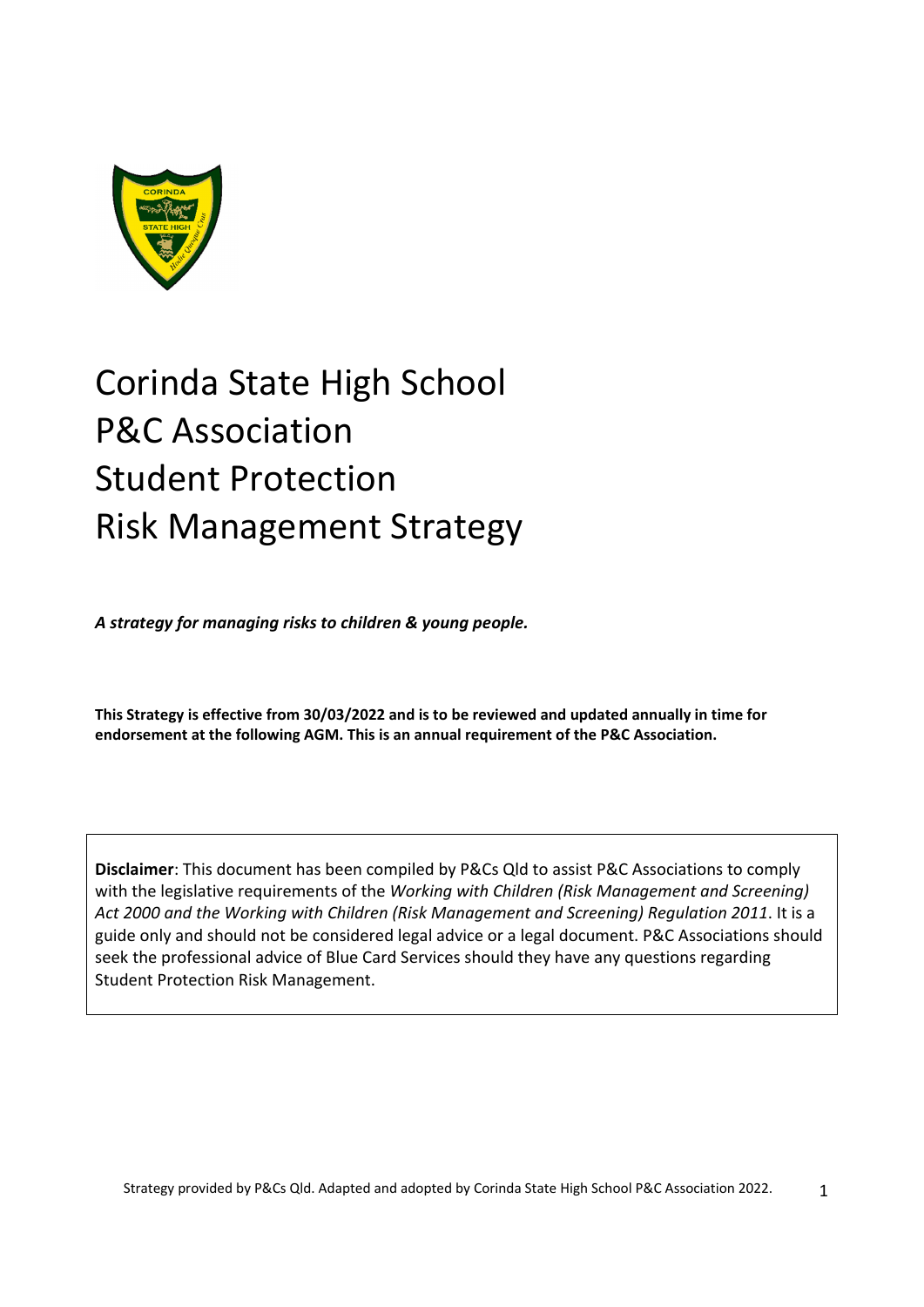### **Corinda State High School Parents and Citizens Association Student Protection Risk Management Strategy 2022**

#### **Purpose**

This Student Protection Risk Management Strategy is developed to enable the P&C Association to comply with the legislative requirements specified in the *Working with Children (Risk Management and Screening) Act 2000 and the Working with Children (Risk Management and Screening) Regulation 2011* for the protection of children and young people from harm and the risk of harm.

#### **Policy**

#### **Statement of Commitment**

Corinda State High School P&C Association is committed to the safety and wellbeing of the students in the care of Corinda State High School and requires volunteers and P&C employees to model and encourage behaviour that upholds the dignity and safety of students. The P&C Association supports the Department of Educations (the Department) Child and Student Protection Policy and Student Protection Procedure:

Department of Education Child and Student Protection Policy Department of Education Student Protection Procedure

All Volunteers and P&C employees must:

- Not cause harm to students in the care of the school
- Actively seek to prevent harm to a student in the care of the school
- Report suspected student harm in accordance with their accountabilities.
- Inform themselves about the content of this strategy.

#### **Principles**

In keeping with principles outlined in the Department's Student Protection Procedure the P&C Association asserts that the safety, wellbeing and best interests of children are paramount and all children have a right to protection from harm.

**Harm** includes any detrimental effect of a significant nature on a student's physical, psychological or emotional wellbeing.

Harm can be caused by amongst other things:

- o Physical abuse
- o Psychological or emotional abuse
- o Neglect
- o Sexual abuse, exploitation or sexual assault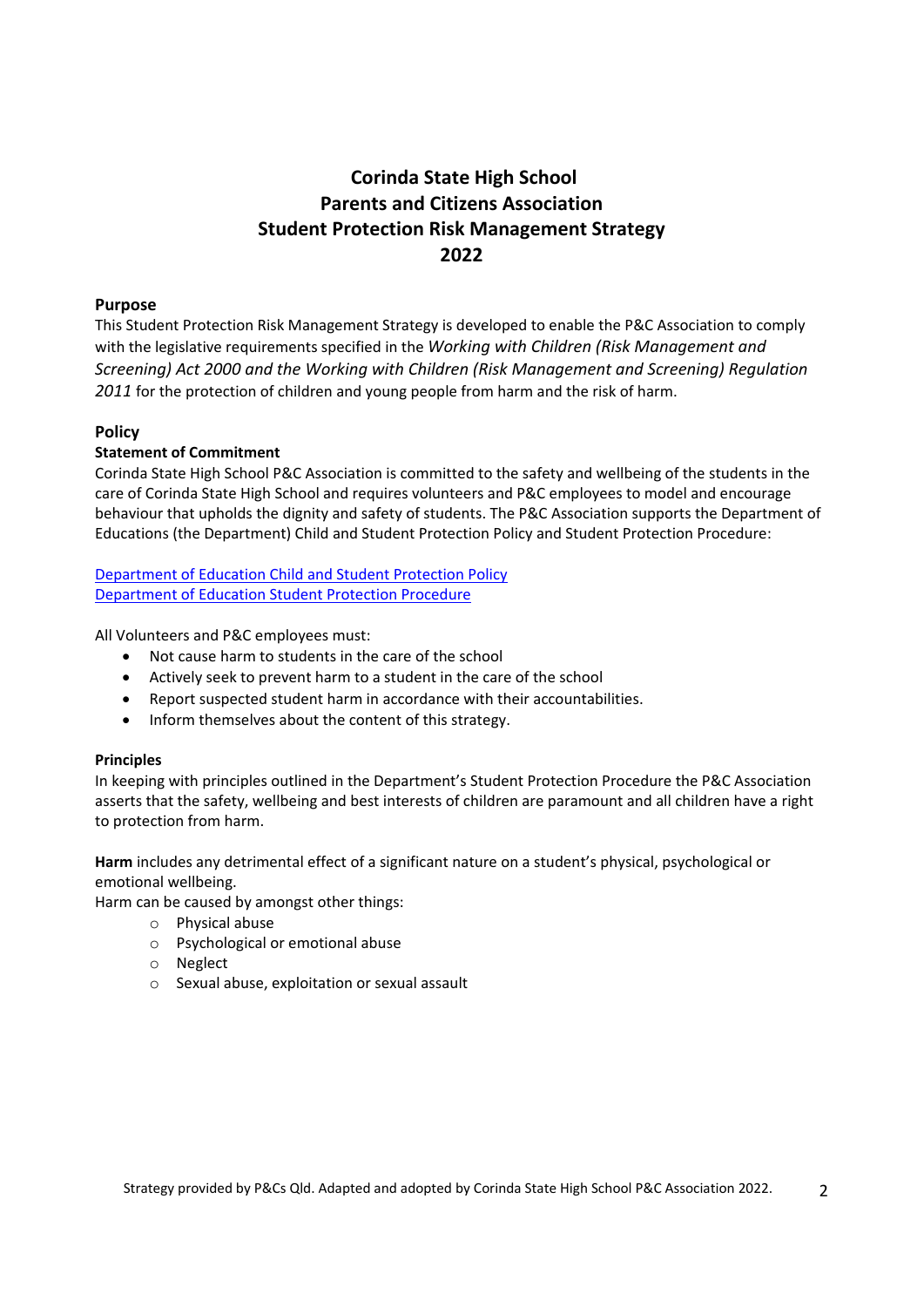#### **Categories of Harm**

For the purpose of this policy, harm to students is considered as being categorised as:

- Harm caused by a school employee or P&C employee
- Harm caused by another student
- Harm caused by a person not employed by the Department or the P&C Association including family members, strangers, parent helpers, volunteers, school visitors or unknown
- Self harm

#### **Student Protection**

- All volunteers and P&C employees receive some form of student protection training, as determined by the principal
- The safety, wellbeing and best interests of the student are paramount  $*$
- Every student has a right to protection from harm\*
- Volunteers and P&C employees must ensure that their behaviour towards and relationships with students is of the highest professional standards.
- Failure by a volunteer or P&C employee to act in accordance with the requirements of this policy will constitute a breach and the principal will advise on appropriate action to be taken.

\* Sections 5A & 5B *Child Protection Act 1999*

#### **Accountabilities**

All volunteers and P&C employees:

- Are not expected to be experts in the area of harm and should err on the side of caution in terms of reporting their suspicions, to enable those who are experts to investigate further.
- Who have any suspicion that a student is being harmed or is at risk of harm **MUST** report their concerns to the Qld Police Service and the Principal\*.
- OSHC staff are to report their concerns to the Qld Police Service, the Principal and the OSHC Coordinator who will:
	- o Complete the appropriate documentation in accordance with OSHC Policies and Procedures for the licensee (P&C President or Vice President (OSHC) to report to the Department of Children, Youth Justice and Multicultural Affairs (Child Safety).
- MUST report suspected sexual offending against a child by another adult to the Qld Police Service and the Principal#
- Are **NOT** to investigate any aspect of a suspicion of harm or risk of harm.
- Actively seek to prevent harm to a student in the care of the school including protecting students from the risk of another adult committing sexual offences against a student#.
- Must apply for and be successful in obtaining a positive suitability notice from Blue Card Services if they are required to do so by law.
- Must immediately notify the principal in writing if they are charged with or convicted of an offence.
- Must undertake training in student protection procedures as determined appropriate by the principal.

\* If you suspect the principal is responsible for causing harm to a student report this to the Qld Police Service *and the Regional Director at the local Regional Office of the Department of Education.*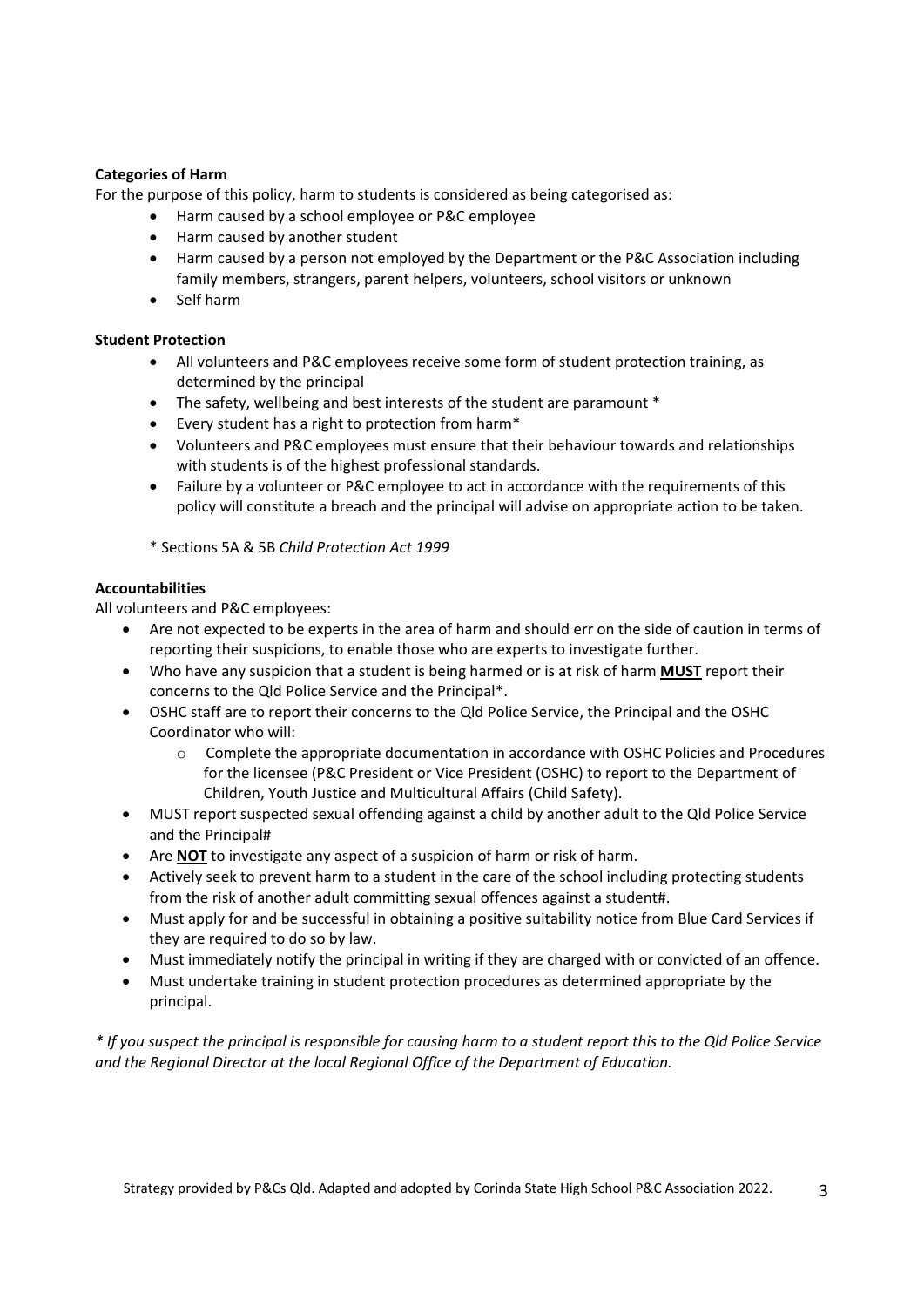# Changes to the Criminal Code in Qld, which took effect from 5 July 2021, mean all adults must report sexual offending against children to the police unless they have a reasonable excuse AND adults in an institutional setting (e.g. a school, church or sporting club) must protect children from the risk of a sexual offence being *committed against them.*

#### **Code of Conduct**

A Code of Conduct provides direction and guidance on responsibilities and the expected standards of behaviour while undertaking activities that reflect on the school and the P&C Association. The code places an obligation on all of us to take responsibility for our own actions.

A Code of Conduct for volunteers and P&C employees includes:

- Compliance with the P&C Code of Conduct
- Personal privacy is of paramount importance. Information gathered or obtained as a result of the role as a volunteer or P&C employee MUST be considered confidential and is only to be passed on to the relevant school authority.
- Treating all people with Dignity, Courtesy, Honesty and Fairness at all times.
- Constructive criticism is healthy while personal attacks are destructive and to be avoided.
- Discrimination on racial, ethnic, or religious grounds is FORBIDDEN, as is any form of sexual discrimination and / or harassment.

*The Standards of Behaviour Fact Sheet is provided under templates for distribution* 

#### **Procedures**

#### **Recruitment**

A volunteer, who is not a parent of a child of the school or exempt, MUST have a Blue Card before they start volunteering regardless of how often they come into contact with students.

Executive Committee members of a P&C Association that operate an Outside School Hours Care facility MUST have a Business Blue Card, or proof of a submitted application for a Blue Card.

Paid employees must have a blue card before they commence employment with the P&C.

All written advertisements for volunteer or paid employment will include information regarding Blue Card requirements.

A current Blue Card is an essential requirement for any applicant who is successful in applying for any paid position.

#### **Training**

Volunteers and P&C employees access some form of training as determined by the principal, to meet the legislative requirements of Blue Card Services.

For example:

- School based Student Protection training through workshops and seminars provided by the Principal
- Display Student Protection Fact Sheet in P&C areas of operation and also with the Volunteer Register or refer to the location where the Student Protection Fact sheet is displayed.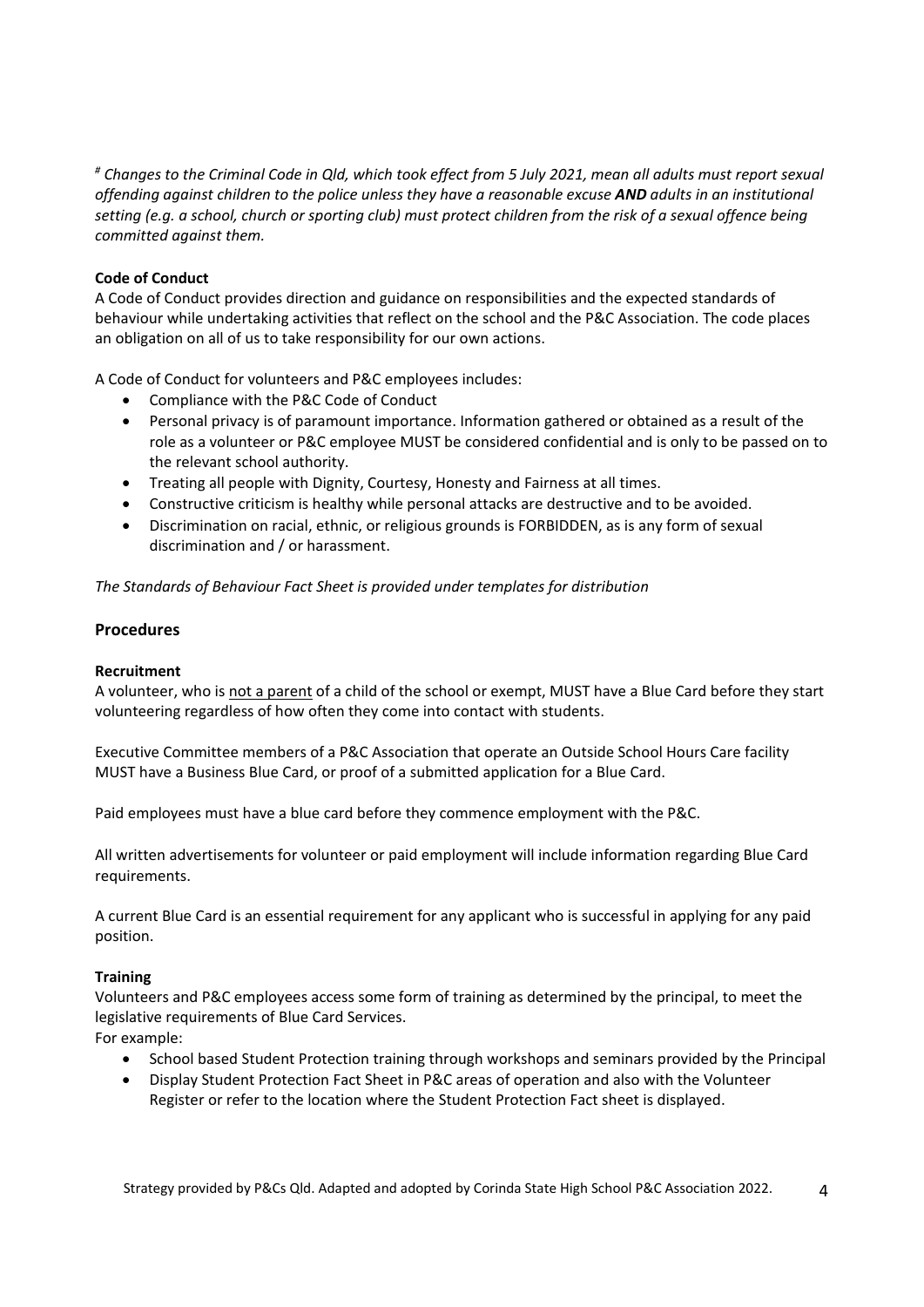#### **Management**

The following procedures are to be followed to ensure compliance with the legislation:

- Blue Card Services must be notified if the person in the role of President (the contact person for the Association) changes – this can be via organisation portal or the form available on Blue Card Services website.
- Volunteers should apply for their Blue Card online then provide the card details to the P&C executive to have the card linked to the P&C Association via the organisation portal.
- Volunteers and P&C employees who already have a Blue Card must provide the card details to the P&C executive to have the card linked to the P&C via the organisation portal.
- Maintain a Blue Card Register for volunteers and P&C employees
- Blue Card Register maintained by the authorised officer, determined by the principal, within the school to guarantee confidentiality of private information.
- Maintain a Volunteer Register at every site and activity at which volunteers are working.
- The Volunteer Register MUST indicate if the volunteer has a blue card or not (see templates)
- Volunteer Register to be checked regularly against the Blue Card Register. (On a term basis as a minimum requirement) by a designated person in liaison with the authorised officer
- The designated person checking the Volunteer Register MUST inform the principal / P&C President of those volunteers or P&C employees who are non compliant.
- Currency of the Blue Card for volunteers who are required to have a Blue Card is a condition of their unpaid employment.
- Non current volunteers will be contacted by the principal / P&C President and advised of the risk management procedures and advise them that they need to amend the situation before they can continue in their current capacity
- Currency of the Blue Card for P&C employees is a condition of employment and is to be monitored by the P&C President.
- A Student Protection Activity Risk Management Plan (see template) should be completed for each activity in order to identify the potential risks and put appropriate strategies in place to minimize the risks.
- A Training Register is maintained by an authorised person, as determined by the principal, and lists the volunteers and P&C employees who have achieved the minimum requirements of Student Protection training.
- The annual checklist (see template) is to be completed to ensure that procedures continue to be followed.
- Suspected breaches of this Student Protection Risk Management Strategy MUST be reported to the principal/P&C president.

#### **Offences and Penalties**

P&C Associations MUST ensure that a Student Protection Risk Management Strategy is implemented, reviewed annually and updated as necessary to ensure compliance.

There is a range of penalties for breaches of the *Working with Children (Risk Management and Screening) Act 2000*.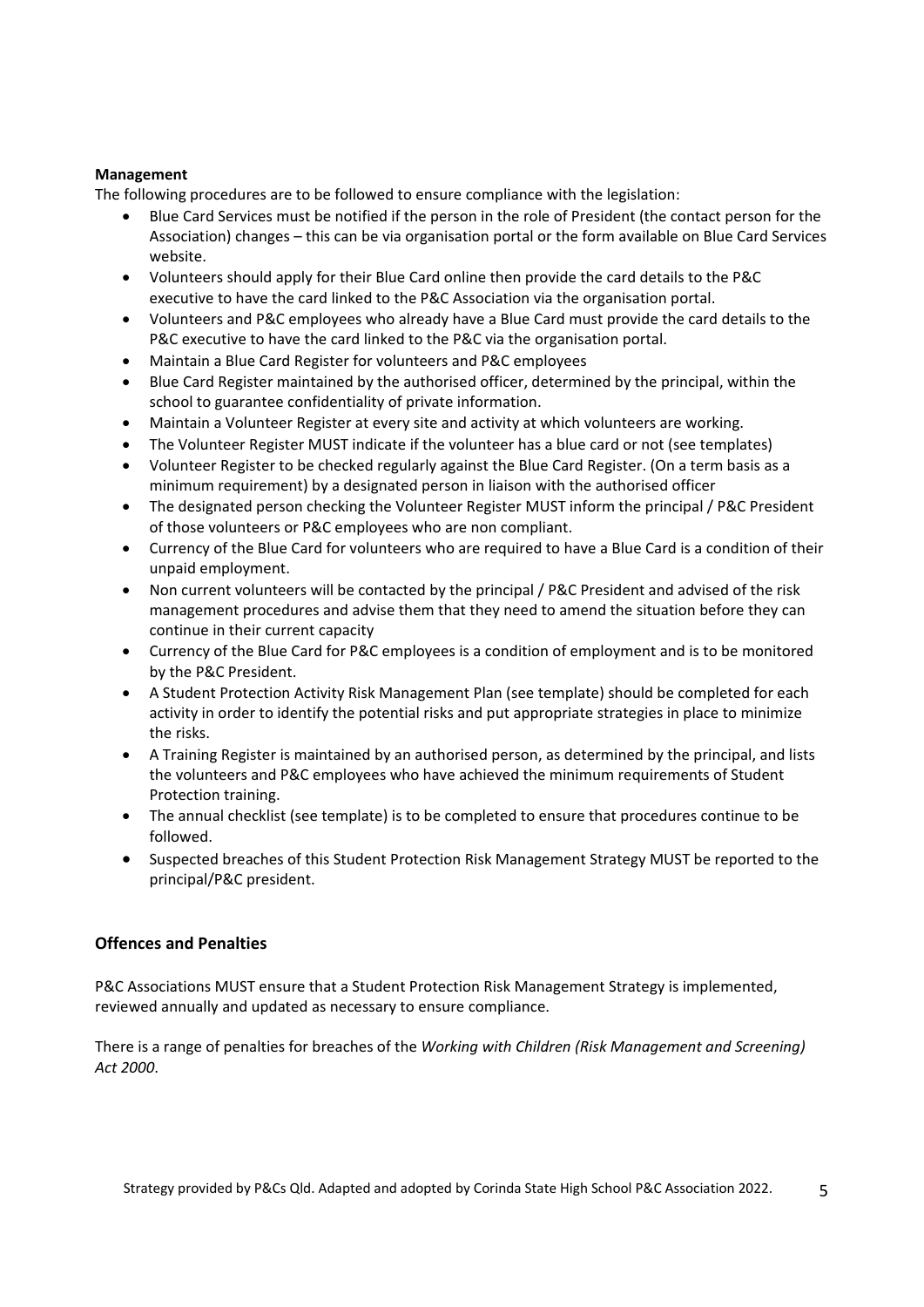#### **Blue Cards**

#### **Volunteers**

Volunteers need a blue card if their usual function includes or is likely to include:

- providing services at a school that are directed mainly towards children; or
- conducting activities at a school that mainly involve children.

Volunteers do not need a blue card if they are:

- a "registered teacher"; or
- a volunteer parent of a child attending the school;
- a guest of a school or "recognised body":
	- $\circ$  for the purpose of observing, supplying information or entertainment to 10 or more people, and
	- $\circ$  the activity is for 10 days or less on no more than two occasions per year, and
	- $\circ$  the person is unlikely to be physically present with a child without another adult being present, or
- performing the function of employment at a national or state event organised by a school or "recognised body" (operating at a state or national level):
	- o for a sporting, cultural or skill based activity, and
	- o the event is attended by more than 100 people, and
	- o the work is for 10 days or less on no more than two occasions per year; and
	- $\circ$  the person is unlikely to be physically present without another adult being present.
- a child under 18 years of age volunteering (except "trainee students" undertaking a course of study with an "education provider")

Executive Committee members of a P&C Association operating an Outside School Hours Care facility must have Business Blue Cards whether they are a parent of a child at the school or not.

#### **Paid employees**

Paid employees must have a blue card before they commence employment with the P&C.

More information on Blue cards can be found at http://www.bluecard.qld.gov.au/index.html

#### **Student Protection Activity Risk Management Plan**

The Student Protection Activity Risk Management Plan records details of the risks identified for the life of the activity, their grading in terms of likelihood of occurring and seriousness of impact on the activity, initial plans for mitigating each high level risk and subsequent results. (See Template).

All Student Protection Activity Risk Management Plans need to be filed together for reference and referral when necessary. This process needs to be completed as a provision of conducting activities that involve students. Risks identified at a high level MUST be reported to the principal before the activity is approved.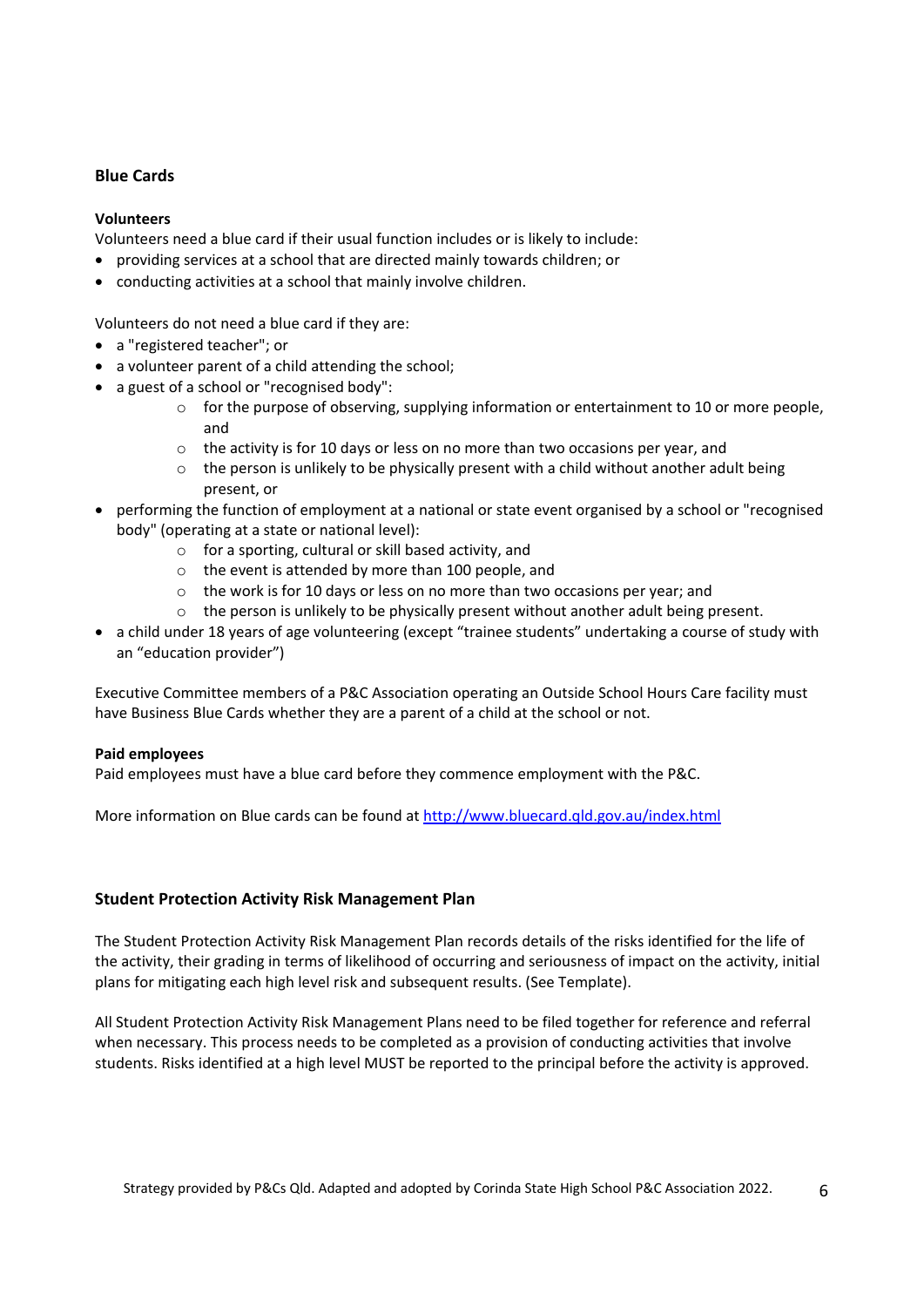#### **Definitions**

Terminology used in this strategy is as defined in the Department's Student Protection Procedure:

Department of Education Student Protection Procedure

In addition:

- A **P&C employee** is any person employed by the Parents and Citizens Association (P&C) on a temporary, casual, permanent or contract basis.
- A **Volunteer** is any person who is engaged for a specific purpose in an unpaid capacity.
- A **Blue Card** is issued by Blue Card Services once it has carried out the Working with Children Check to see if a person is eligible. If a person is eligible, they are issued a positive notice and a blue card.
- A **Working with Children Check** is a detailed national check of a person's criminal history, including any charges or convictions. Also considered is:
	- Disciplinary information held by certain professional organisations for teachers, child care providers, foster carers, nurses, midwives and certain health practitioners, and
	- Police investigation information into allegations of serious child-related sexual offences, even if no charges were laid because the child was unwilling or unable to proceed.

#### **Source of information**

- o Child Protection Act 1999: https://www.legislation.qld.gov.au/view/html/inforce/current/act‐1999‐010
- o Working with Children (Risk Management and Screening) Act 2000: https://www.legislation.qld.gov.au/view/html/inforce/current/act-2000-060
- o Working with Children (Risk Management and Screening) Regulation 2020: https://www.legislation.qld.gov.au/view/html/inforce/current/sl‐2020‐0131
- o Department of Education Student Protection Procedure:
- o https://ppr.qed.qld.gov.au/pp/child‐and‐student‐protection‐policy
- o Department of Education Code of school behaviour: https://education.qld.gov.au/initiatives‐and‐strategies/behaviour
- o Education (General Provisions) Act 2006: https://www.legislation.qld.gov.au/view/html/inforce/current/act‐2006‐039
- o Anti Discrimination Act 1991: https://www.legislation.qld.gov.au/view/html/inforce/current/act‐1991‐085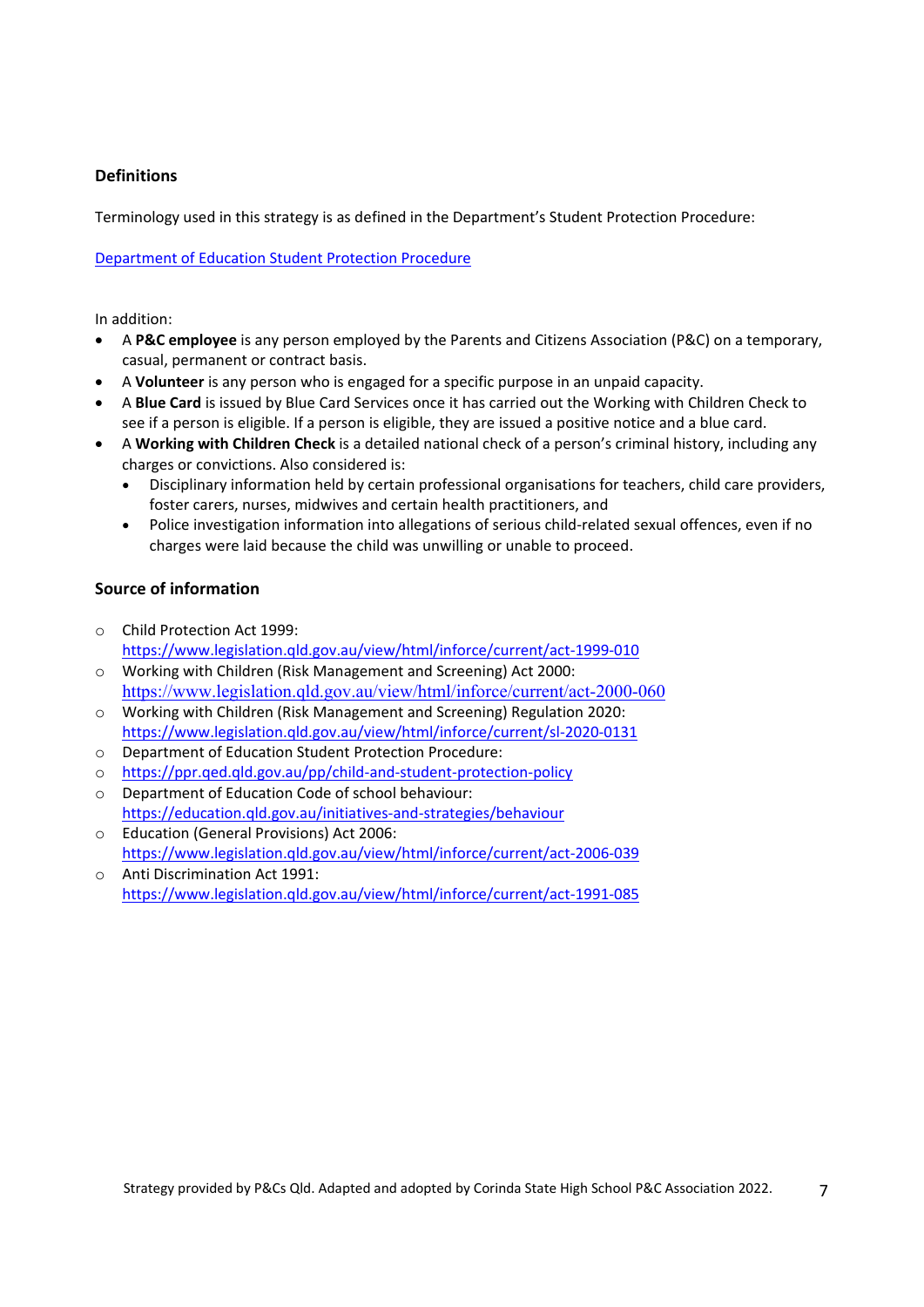## Reporting of Harm Templates

*These are for the P&C Association to use to assist in the processes and procedures as outlined in this model Strategy. They can be utilised as the P&C Association need to be able to ensure the implementation and management of the provisions, as outlined, are met.*

- **P&C Association Student Protection Annual Checklist**
- **Standards of Behaviour Fact sheet**
- **Blue Card Register**
- **Volunteer Register**
- **Student Protection Activity Risk Management Plan**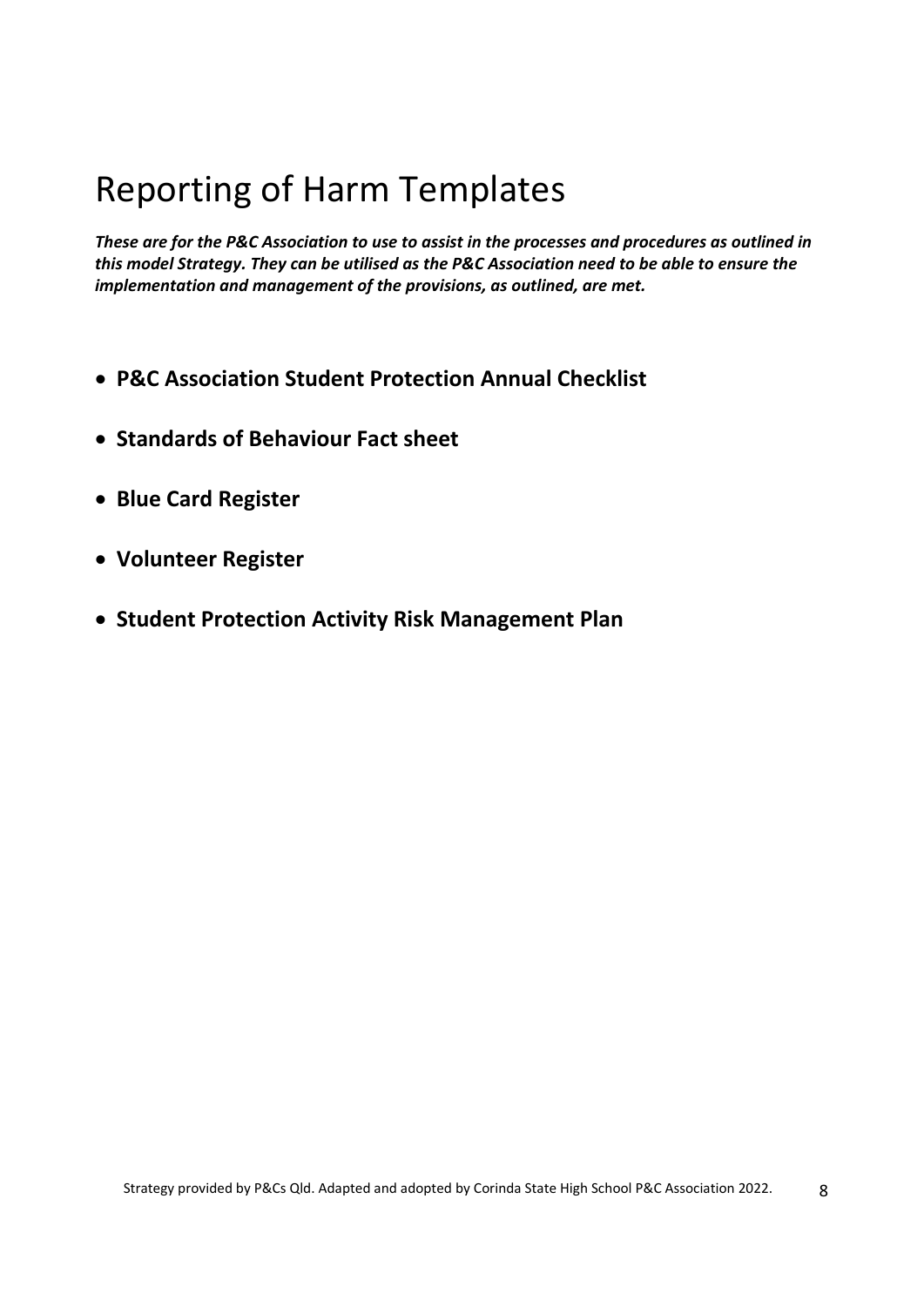## **Corinda State High School P&C Association Student Protection Risk Management Annual Checklist**

Year\_\_\_\_\_\_\_\_\_\_\_

|    | <b>Currency of Blue Cards</b>                                                                                                                            |                                |  |  |  |  |  |  |  |
|----|----------------------------------------------------------------------------------------------------------------------------------------------------------|--------------------------------|--|--|--|--|--|--|--|
| 1. | Volunteers / P&C employees are entered into the Blue Card<br>Register?                                                                                   | $\Upsilon$ Yes / $\Upsilon$ No |  |  |  |  |  |  |  |
| 2. | All cards are current?                                                                                                                                   | $\Upsilon$ Yes / $\Upsilon$ No |  |  |  |  |  |  |  |
| 3. | Any volunteers / P&C employees with cards that are not current are<br>not currently working/volunteering, and have completed new<br>applications online? | $\Upsilon$ Yes / $\Upsilon$ No |  |  |  |  |  |  |  |
| 4. | Any persons with a negative or suspended notice are not currently<br>employed                                                                            | $\Upsilon$ Yes / $\Upsilon$ No |  |  |  |  |  |  |  |

#### **Risk Management**

| 1. Annual review of strategy has been completed?                                                            | $\Upsilon$ Yes / $\Upsilon$ No |
|-------------------------------------------------------------------------------------------------------------|--------------------------------|
| 2. Training accessible to volunteers and P&C employees?                                                     | $\Upsilon$ Yes / $\Upsilon$ No |
| 3. Activities for the year have been evaluated for risks to students?                                       | $\Upsilon$ Yes / $\Upsilon$ No |
| 4. Updated Risk Management Policy approved at P&C AGM?                                                      | $\Upsilon$ Yes / $\Upsilon$ No |
| Risk Management Strategy and information is easily accessible to all<br>5.<br>volunteers and P&C employees? | $\Upsilon$ Yes / $\Upsilon$ No |

**\* This checklist needs to be completed and presented with the updated Student Protection Risk Management Strategy for adoption at the P&C Association's AGM. A copy of this checklist is to be provided to the Principal.**

P&C President's Signature: \_\_\_\_\_\_\_\_\_\_\_\_\_\_\_\_\_\_\_\_\_\_\_\_\_\_\_\_\_ Date: \_\_\_\_\_\_\_\_\_\_\_\_\_\_\_\_\_\_

Strategy provided by P&Cs Qld. Adapted and adopted by Corinda State High School P&C Association 2022. 9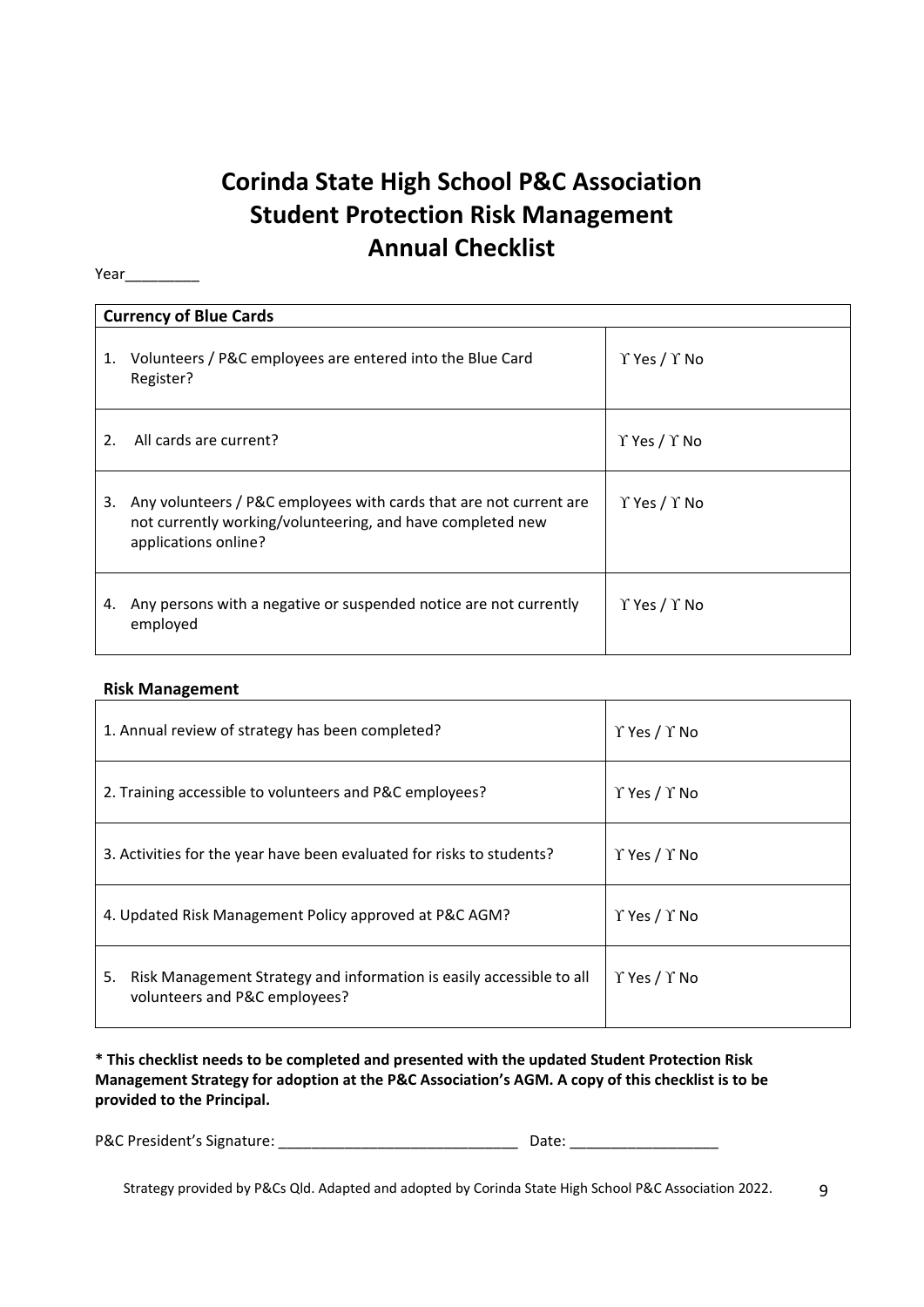## **Standards of Behaviour Fact sheet**

The following tables include, but are not limited to, the specific *standards of behaviour* in relation to working closely with students in any situation:

| Language |                                                                                                                                                                                                                                                                                                                                                                                                                                                                                                                                                        |
|----------|--------------------------------------------------------------------------------------------------------------------------------------------------------------------------------------------------------------------------------------------------------------------------------------------------------------------------------------------------------------------------------------------------------------------------------------------------------------------------------------------------------------------------------------------------------|
| Do.      | Communicate, both verbally and non verbally, in a way which models and demonstrates<br>$\bullet$<br>respect for the rights, interests and wellbeing of all students<br>Use appropriate language taking into consideration age, developmental stage, emotional or<br>$\bullet$<br>psychological state, special needs, language background, religion or disabilities<br>Ensure both verbal and non verbal communication are non abusive or bullying<br>When possible, frame communication from the positive perspective in interactions with<br>students |
| Don't    | Become involved in inappropriate conversations of a sexual nature<br>Make sexually suggestive comments<br>$\bullet$<br>Use language that could be offensive to another<br>Personally correspond (including email and/or mobile phone) with a child or young person<br>$\bullet$<br>in respect of personal or sexual feelings for students                                                                                                                                                                                                              |

| <b>Relationships with Students</b> |                                                                                                                   |                                                                                                                    |  |  |  |  |  |  |  |
|------------------------------------|-------------------------------------------------------------------------------------------------------------------|--------------------------------------------------------------------------------------------------------------------|--|--|--|--|--|--|--|
| Do                                 | Behave in a way, which models and demonstrates respect for the rights, interests and<br>wellbeing of all students |                                                                                                                    |  |  |  |  |  |  |  |
|                                    | $\bullet$                                                                                                         | Dress appropriately while working with children and young people, in a way that models<br>respect for the students |  |  |  |  |  |  |  |
| Don't                              |                                                                                                                   | Spend inappropriate time with a student                                                                            |  |  |  |  |  |  |  |
|                                    | $\bullet$                                                                                                         | Inappropriately give gifts to a student                                                                            |  |  |  |  |  |  |  |
|                                    | $\bullet$                                                                                                         | Show special favours to a student                                                                                  |  |  |  |  |  |  |  |
|                                    | $\bullet$                                                                                                         | Expose student to sexual behaviour of others including displays of pornography                                     |  |  |  |  |  |  |  |
|                                    | $\bullet$                                                                                                         | Persuade a student that a 'special' relationship exists                                                            |  |  |  |  |  |  |  |

| <b>Physical contact</b> |                                                                            |                                                                                                                     |
|-------------------------|----------------------------------------------------------------------------|---------------------------------------------------------------------------------------------------------------------|
| Do                      | Respect the personal space of student and limit physical contact generally |                                                                                                                     |
|                         | $\bullet$                                                                  | Limit hugging when initiated by the student by changing from a frontal hug to arm around<br>the shoulder of student |
|                         | $\bullet$                                                                  | Limit hugging when initiated by the student by sitting on the floor with child next to you                          |
| Don't                   | $\bullet$                                                                  | Hit, kick, slap or push a student                                                                                   |
|                         | $\bullet$                                                                  | Allow student to sit on your lap                                                                                    |
|                         | $\bullet$                                                                  | Touch parts of a student's body usually covered by a swimming costume                                               |
|                         | $\bullet$                                                                  | Change nappies or engage in toileting practises                                                                     |
|                         |                                                                            |                                                                                                                     |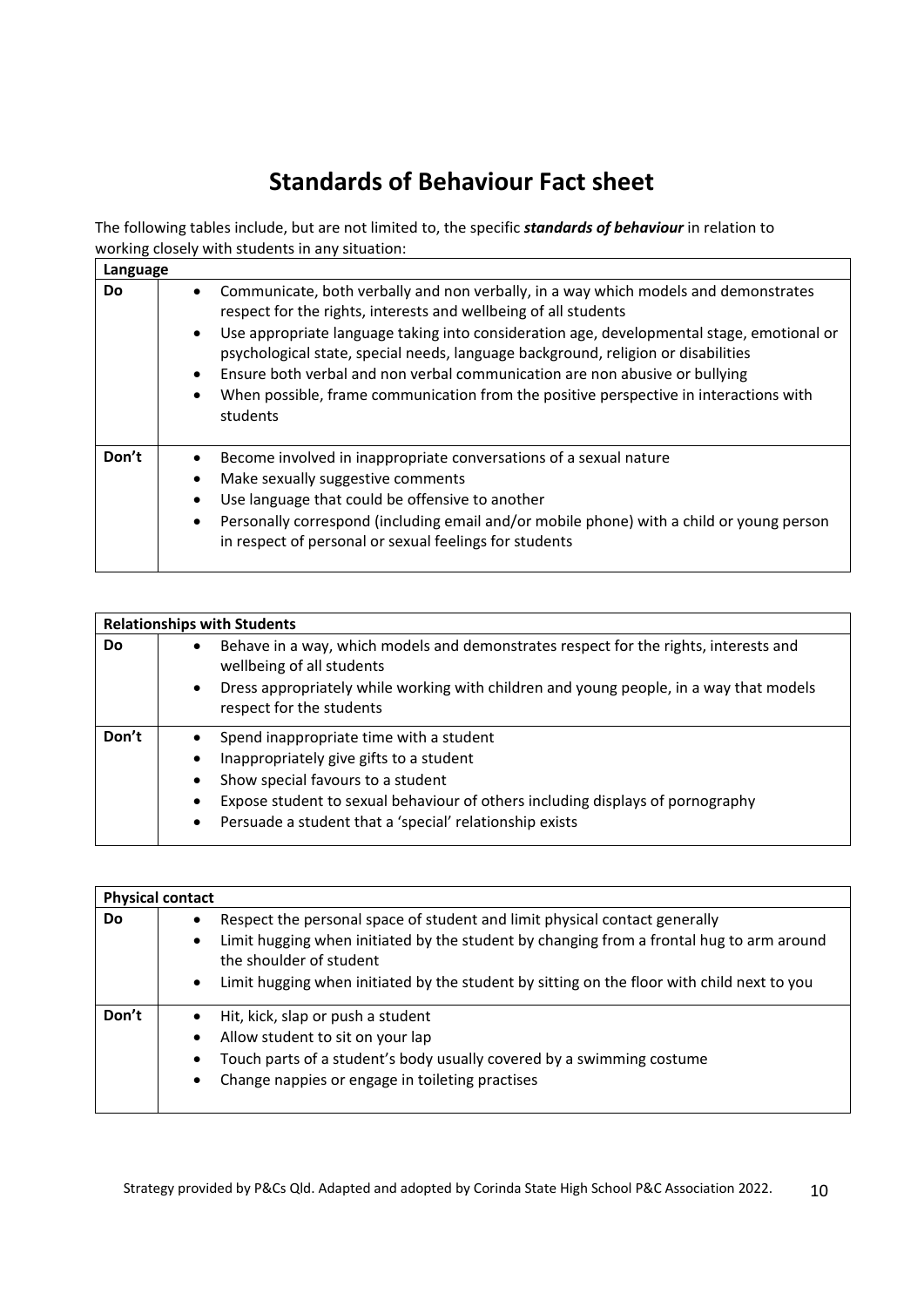### **Corinda State High School P&C Association Blue Card Register**

#### **Working with Children Check through Blue Card Services**

- $\bullet$ Register is to be regularly updated and made available to the Principal (through the designated person managing Blue Card applications for the whole school).
- $\bullet$ All details are private and confidential and MUST be stored safely within the school.
- $\bullet$ Ensure <sup>a</sup> copy of the positive notice or <sup>a</sup> declined notice is attached with the register.
- $\bullet$ All volunteers and P&C employees need to ensure they renew their blue card and update details with the designated person managing Blue Card applications.

| Name of Employee / Volunteer | <b>Blue Card Details</b> |                       |                              |                            |                                            |                         |                        |                                       |                                  |                                              |
|------------------------------|--------------------------|-----------------------|------------------------------|----------------------------|--------------------------------------------|-------------------------|------------------------|---------------------------------------|----------------------------------|----------------------------------------------|
| <b>Last Name</b>             | <b>First Name</b>        | <b>Middle</b><br>Name | Employee<br>Volunteer<br>E/V | <b>Application</b><br>date | Date additional<br>information<br>supplied | Date of<br><b>Birth</b> | Registration<br>number | Date card<br>suspended<br>/ cancelled | <b>Expiry</b><br>Date<br>of card | <b>Signature of</b><br>authorised<br>officer |
|                              |                          |                       |                              |                            |                                            |                         |                        |                                       |                                  |                                              |
|                              |                          |                       |                              |                            |                                            |                         |                        |                                       |                                  |                                              |
|                              |                          |                       |                              |                            |                                            |                         |                        |                                       |                                  |                                              |
|                              |                          |                       |                              |                            |                                            |                         |                        |                                       |                                  |                                              |
|                              |                          |                       |                              |                            |                                            |                         |                        |                                       |                                  |                                              |
|                              |                          |                       |                              |                            |                                            |                         |                        |                                       |                                  |                                              |
|                              |                          |                       |                              |                            |                                            |                         |                        |                                       |                                  |                                              |
|                              |                          |                       |                              |                            |                                            |                         |                        |                                       |                                  |                                              |
|                              |                          |                       |                              |                            |                                            |                         |                        |                                       |                                  |                                              |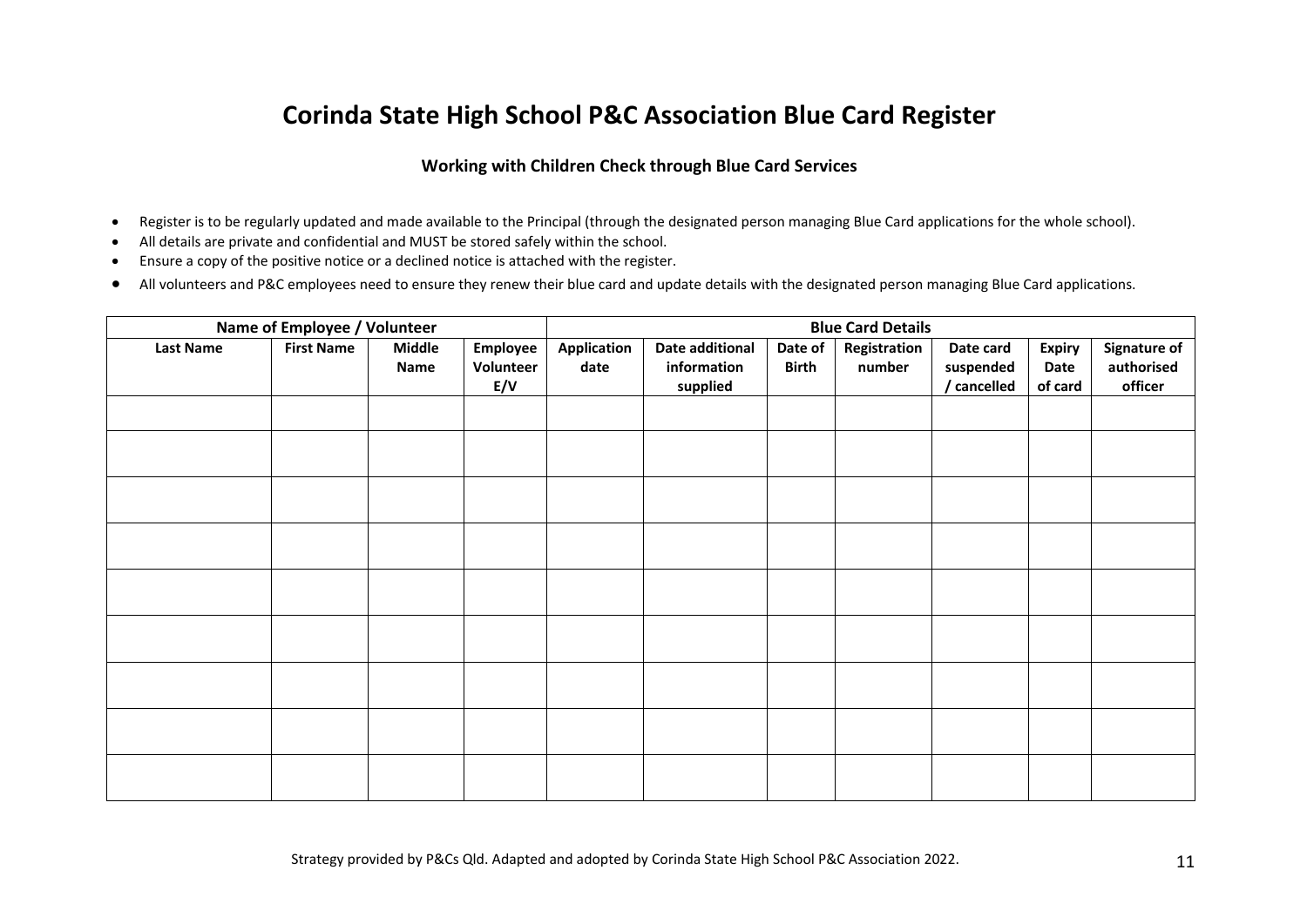### **Corinda State High School P&C Association Volunteer Register**

|                                              |      |                        |                        |                         |                        | The rise Association noius insurance for an volunteers participating in school activities. An volunteers iviour complete the register for each activity. |                            |                                                                      |                                                                                 |                                                                           |                                                                               |
|----------------------------------------------|------|------------------------|------------------------|-------------------------|------------------------|----------------------------------------------------------------------------------------------------------------------------------------------------------|----------------------------|----------------------------------------------------------------------|---------------------------------------------------------------------------------|---------------------------------------------------------------------------|-------------------------------------------------------------------------------|
| $Term$ <sub>—</sub>                          |      | Area of School:        |                        |                         |                        | (classroom, facility, activity, event)                                                                                                                   |                            |                                                                      |                                                                                 |                                                                           |                                                                               |
| Coordinator / Teachers name: (if applicable) |      |                        |                        |                         |                        |                                                                                                                                                          |                            |                                                                      |                                                                                 |                                                                           |                                                                               |
| Date                                         | Name | <b>Time</b><br>started | Volunteer<br>signature | <b>Time</b><br>finished | Volunteer<br>signature | Volunteering Location / duties                                                                                                                           | <b>Blue Card</b><br>Y/N/NA | Supervisor's<br>name who<br>cited<br>evidence of<br><b>Blue Card</b> | I have read<br>the<br>Student<br>Protection<br><b>Fact Sheet</b><br>Sign below. | If applicable,<br><b>Evidence of</b><br>vaccination and<br>date (specify) | Supervisor's<br>name who<br>cited evidence<br>of Vaccination<br><b>Status</b> |
|                                              |      |                        |                        |                         |                        |                                                                                                                                                          |                            |                                                                      |                                                                                 |                                                                           |                                                                               |
|                                              |      |                        |                        |                         |                        |                                                                                                                                                          |                            |                                                                      |                                                                                 |                                                                           |                                                                               |
|                                              |      |                        |                        |                         |                        |                                                                                                                                                          |                            |                                                                      |                                                                                 |                                                                           |                                                                               |
|                                              |      |                        |                        |                         |                        |                                                                                                                                                          |                            |                                                                      |                                                                                 |                                                                           |                                                                               |
|                                              |      |                        |                        |                         |                        |                                                                                                                                                          |                            |                                                                      |                                                                                 |                                                                           |                                                                               |
|                                              |      |                        |                        |                         |                        |                                                                                                                                                          |                            |                                                                      |                                                                                 |                                                                           |                                                                               |
|                                              |      |                        |                        |                         |                        |                                                                                                                                                          |                            |                                                                      |                                                                                 |                                                                           |                                                                               |
|                                              |      |                        |                        |                         |                        |                                                                                                                                                          |                            |                                                                      |                                                                                 |                                                                           |                                                                               |
|                                              |      |                        |                        |                         |                        |                                                                                                                                                          |                            |                                                                      |                                                                                 |                                                                           |                                                                               |
|                                              |      |                        |                        |                         |                        |                                                                                                                                                          |                            |                                                                      |                                                                                 |                                                                           |                                                                               |
|                                              |      |                        |                        |                         |                        |                                                                                                                                                          |                            |                                                                      |                                                                                 |                                                                           |                                                                               |
|                                              |      |                        |                        |                         |                        |                                                                                                                                                          |                            |                                                                      |                                                                                 |                                                                           |                                                                               |
|                                              |      |                        |                        |                         |                        |                                                                                                                                                          |                            |                                                                      |                                                                                 |                                                                           |                                                                               |
|                                              |      |                        |                        |                         |                        |                                                                                                                                                          |                            |                                                                      |                                                                                 |                                                                           |                                                                               |
|                                              |      |                        |                        |                         |                        |                                                                                                                                                          |                            |                                                                      |                                                                                 |                                                                           |                                                                               |
|                                              |      |                        |                        |                         |                        |                                                                                                                                                          |                            |                                                                      |                                                                                 |                                                                           |                                                                               |

The P&C Association holds insurance for all volunteers participating in school activities. All volunteers MUST complete the register for each activity.

If you are NOT a parent of a child at the school and are not exempt then you MUST have a Blue Card before you can volunteer in any area of the school or its activities. Please check with the person for whom you are volunteering.